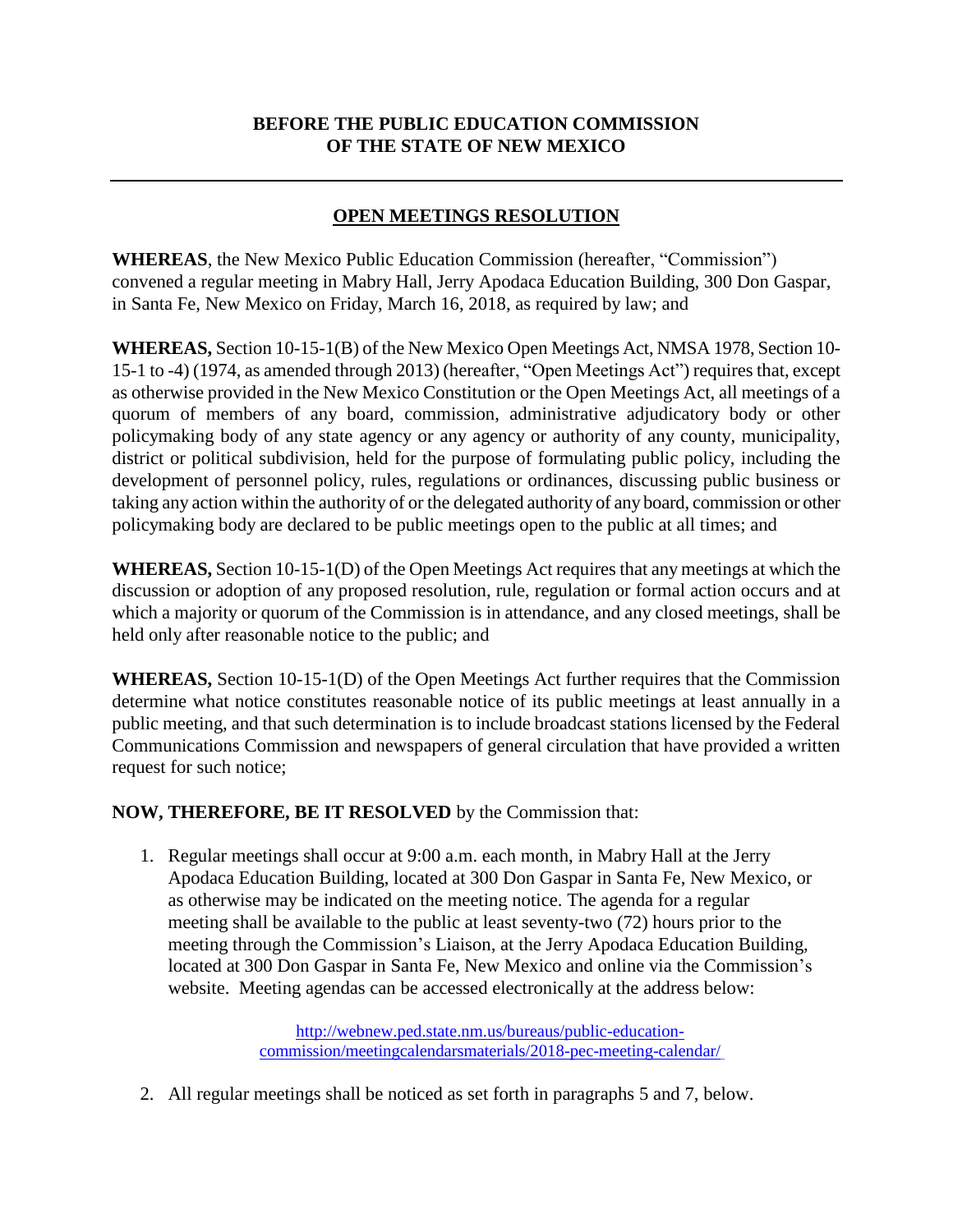- 3. Special meetings may be called by the Chairperson or a majority of Commission members upon seventy-two (72) hours notice. The notice shall include an agenda for the meeting or information on how members of the public may obtain a copy of the agenda. The agenda shall be available to the public at least seventy-two (72) hours before any special meeting commences through the Commission's Liaison, located at the Jerry Apodaca Education Building, located at 300 Don Gaspar in Santa Fe, New Mexico and online via the Commission's website, as indicated above.
- 4. Emergency meetings may be called only under unforeseen circumstances that, if not addressed immediately by the Commission, will likely result in injury or damage to persons or property or substantial financial loss to the Commission. The Commission will avoid emergency meetings whenever possible. Emergency meetings may be called by the Chairperson or a majority of Commission members upon twenty-four (24) hours notice, unless the threat of injury or damage to persons or property or substantial financial loss to the Commission requires less notice. Within ten (10) days of taking action on an emergency matter, the Commission shall report to the Attorney General's Office the action taken and the circumstances creating the emergency; provided that the requirement to report to the Attorney General is waived upon the declaration of a state or national emergency.
- 5. For the purposes of regular meetings described in paragraph 1 of this resolution, notice requirements are satisfied if notice of the date, time, and place of the meeting: (1) is ent electronically to newspapers of general circulation in the state; (2) is available from the PEC Liaison at the Jerry Apodaca Education Building, located at 300 Don Gaspar in Santa Fe, New Mexico; and, (3) is posted on the PED Public Education Commission's website, as indicated above. A member of the Public Education Department staff shall also send electronic copies of the meeting notice to those broadcast stations licensed by the Federal Communications Commission and newspapers of general circulation that have made a written request for notice of the Commission's meetings.
- 6. For the purpose of special meetings and emergency meetings described in paragraph 3 and 4 of this resolution, notice requirements shall be satisfied by: (1) posting notice of the date, time, place of the meeting from the PEC Liaison at the Jerry Apodaca Education Building, located at 300 Don Gaspar in Santa Fe, New Mexico; (2) posting notice of the date, time and place of the meeting on the PED Public Education Commission's website, as indicated above; and, (3) by providing electronic notice of the date, time, place of the meeting to newspapers of general circulation in the state. A member of the Public Education Department staff shall also provide electronic notice of the date, time and place of the meeting to any broadcast stations licensed by the Federal Communications Commission and newspapers of general circulation that have made a written request for notice of the Commission's meetings.
- 7. In addition to the information specified above, all notices shall include the following language: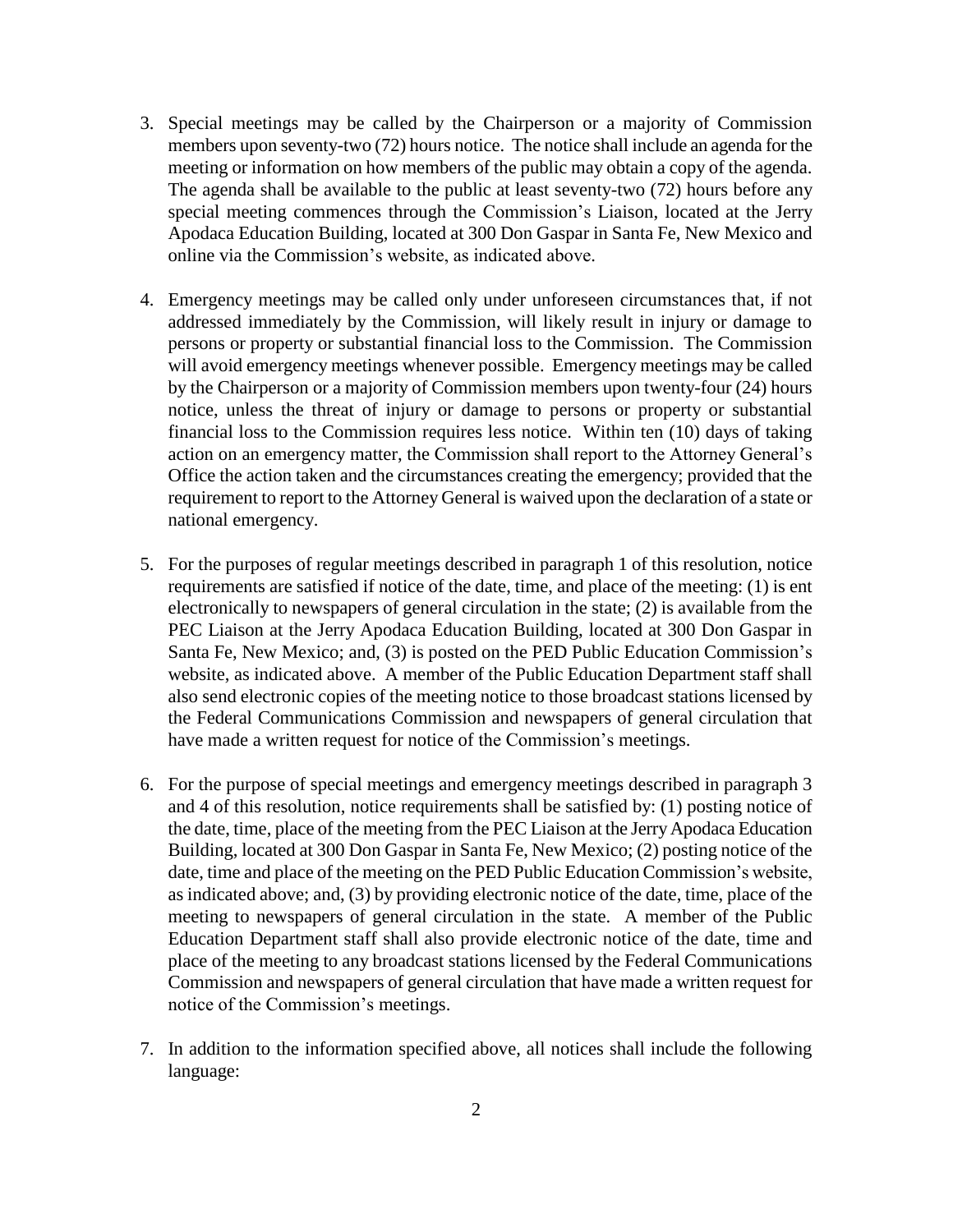*Individuals with disabilities who need any form of auxiliary aid to attend or participate in this meeting, please contact the Public Education Commission Liaison at (505) 827-6661 by (eight days prior to regular meeting date). Upon request public documents will be provided in the accessible form necessary to the individual requesting the particular auxiliary aid.*

- 8. A member of the Commission may participate in any Commission meeting by means of a conference telephone or other similar communications equipment only when it is otherwise difficult or impossible for the Commission member to attend the meeting in person. A Commission member may participate in a Commission meeting pursuant to this paragraph so long as: (1) the Commission member participating pursuant to this paragraph is identifiable when speaking; (2) all participants are be able to hear each other at the same time; (3) members of the public attending the meeting are able to hear any Commission member who speaks during the meeting, and (4) pursuant to PEC Rules of Procedure, telephonic attendance is requested and approved by the Chairperson.
- 9. The Commission may close a meeting to the public only if the subject matter of discussion or action to occur in the closed meeting is exempted from the open meeting requirement under Section 10-15-1(H) of the Open Meetings Act. Procedures for closing a meeting to the public are as follows:
	- a. If any meeting is closed during an open meeting, such closure shall be approved by a majority vote of a quorum of the Commission taken during the open meeting. The authority for the closure and the subjects to be discussed shall be stated with reasonable specificity in the motion for closure and the vote on closure of each individual member shall be recorded in the minutes. Only those subjects specified in the motion may be discussed in a closed meeting.
	- b. If the decision to hold a closed meeting is made when the Commission is not in an open meeting, the closed meeting shall not be held until public notice, appropriate under the circumstances, stating the specific provision of law authorizing the closed meeting and the subjects to be discussed with reasonable specificity is given to the Commission members and to the general public.
	- c. Following completion of any closed meeting, the minutes of the open meeting that was closed, or the minutes of the next open meeting if the closed meeting was separately scheduled, shall state whether the matters discussed in the closed meeting were limited only to those specified in the motion for closure or the notice for the closed meeting.